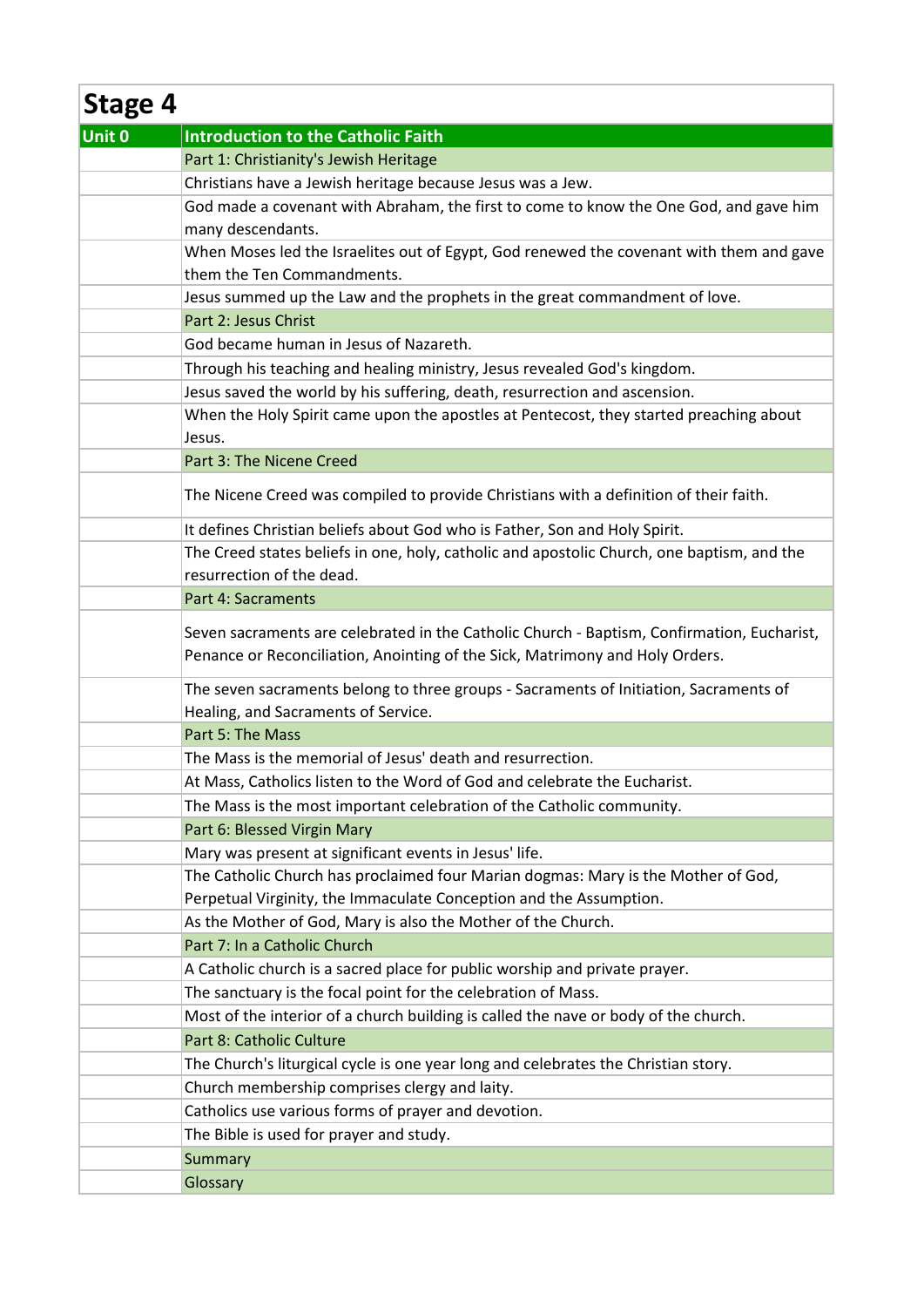| Unit 1 | <b>Belonging to Community</b>                                                                                                                                                                                   |
|--------|-----------------------------------------------------------------------------------------------------------------------------------------------------------------------------------------------------------------|
|        | Part 1: Belonging and Self-Esteem                                                                                                                                                                               |
|        | For teenagers, the most important areas for growth relate to belonging and self-esteem.                                                                                                                         |
|        | Our sense of belonging and self-esteem finds its ultimate source in God, who created us in<br>God's own image and likeness.                                                                                     |
|        | Part 2: I Belong to God                                                                                                                                                                                         |
|        | Created in the image and likeness of God, all human beings share God's life and are of<br>infinite worth.                                                                                                       |
|        | God gave us life and continues to sustain us; through Christ, we become temples of the Holy<br>Spirit.                                                                                                          |
|        | Each person has a unique combination of personal characteristics, likes and dislikes,<br>interests, values, strengths and weaknesses.                                                                           |
|        | God's vision for each person is a future full of hope and opportunities to grow to his or her<br>fullest potential.                                                                                             |
|        | Part 3: I Belong to My Family                                                                                                                                                                                   |
|        | We experience God's love first-hand in our family through the love our parents have for us.                                                                                                                     |
|        | Our family of origin plays a very important part in defining our self-identity, and how we give<br>expression to that identity.                                                                                 |
|        | Family prayer plays an important role in uniting family members through worship and<br>sharing a common Catholic faith.                                                                                         |
|        | Part 4: I Belong to a Community of Friends                                                                                                                                                                      |
|        | From the very beginning, God created human beings with the need for relationship.                                                                                                                               |
|        | We experience God's presence and love in our lives through the different relationships we<br>establish and nurture throughout the journey of life.                                                              |
|        | Jesus is the perfect model of the Christian values that form the foundation of true<br>friendship.                                                                                                              |
|        | Part 5: I Belong to a School Community                                                                                                                                                                          |
|        | Culture is an expression of what people believe in as a human community, and is made<br>visible through symbols, words and behaviours.                                                                          |
|        | Catholic schools aim to promote a culture based on gospel values and their particular role in<br>the Church's mission, to encourage young people to accept who they are and to grow to<br>their full potential. |
|        | The Catholic school gives witness to its tradition through symbols, words and behaviours.                                                                                                                       |
|        | Part 6: I Belong to a Parish Community                                                                                                                                                                          |
|        | Our spiritual journey is marked by certain milestones, which we pass as our relationship with<br>God grows and develops.                                                                                        |
|        | Our parish community plays a central role in preparing us for and helping us to pass these<br>milestones.                                                                                                       |
|        | Our faith is nurtured in the parish community through worship, teaching, witness and<br>service.                                                                                                                |
|        | Part 7: I Belong to the Community of the Church                                                                                                                                                                 |
|        | The pope is the successor of St Peter, the first pope.                                                                                                                                                          |
|        | Bishops are successors of the apostles, and they unite the faithful throughout the world to<br>the bishop of Rome, the pope, through a single, common shared faith.                                             |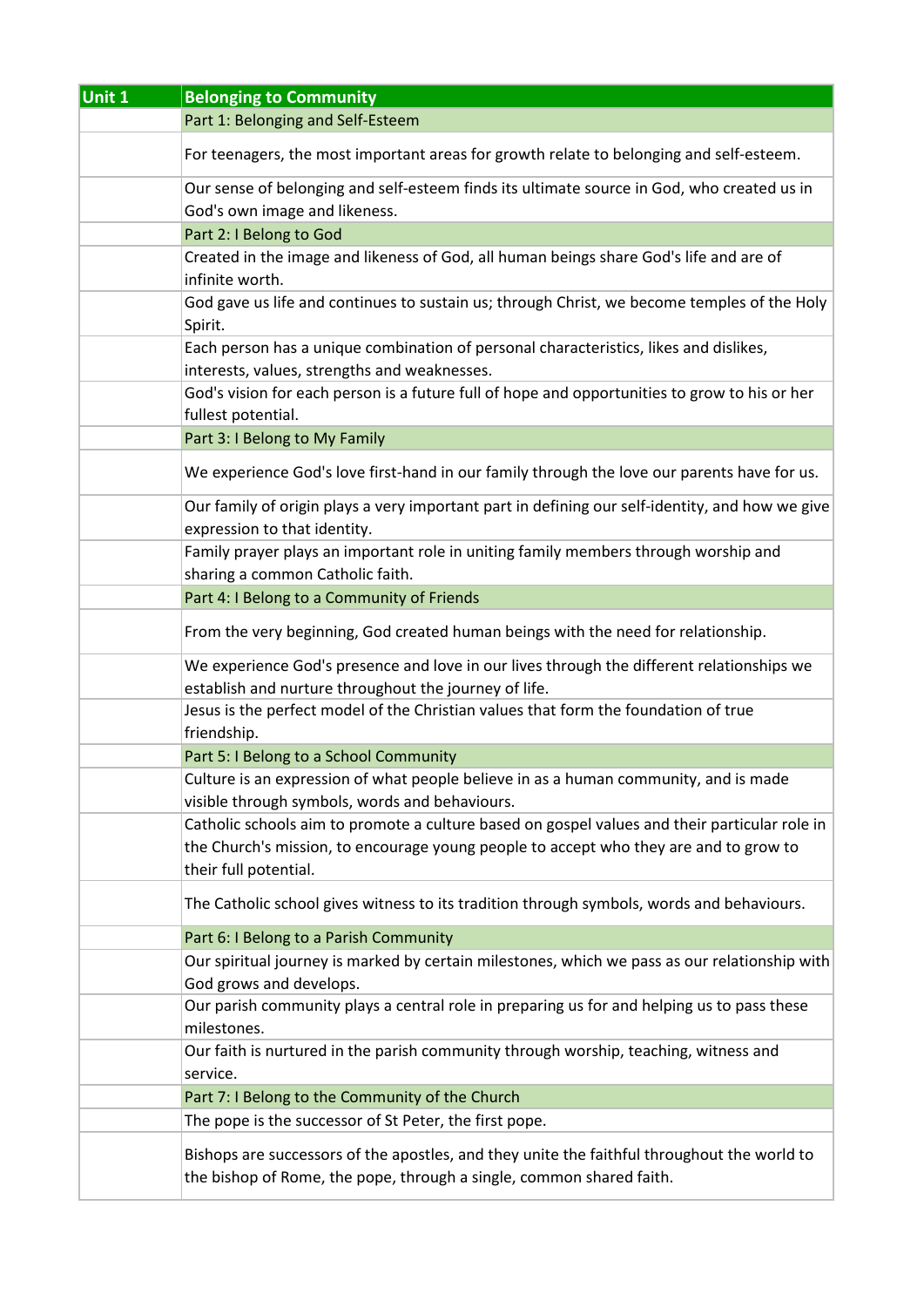| The work of the pope and bishops is supported by the college of bishops, college of cardinals<br>and bishops' conferences.          |
|-------------------------------------------------------------------------------------------------------------------------------------|
| Australia has the Australian Catholic Bishops Conference which meets regularly to look after<br>the needs of the Australian church. |
| Summary                                                                                                                             |
| Glossary                                                                                                                            |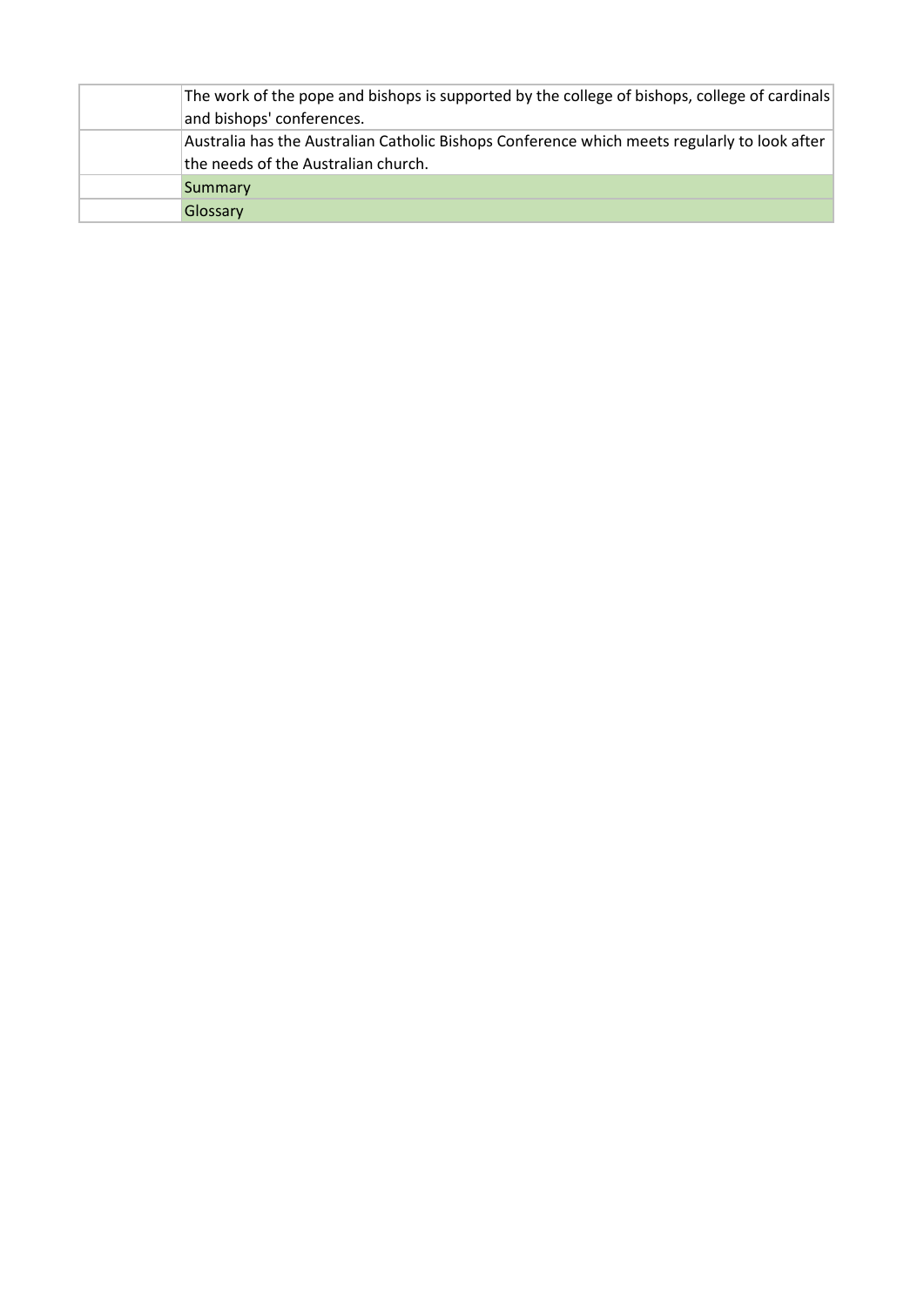| Unit 2 | <b>Jesus - Divine and Human</b>                                                                                                                                                   |
|--------|-----------------------------------------------------------------------------------------------------------------------------------------------------------------------------------|
|        | Part 1: History and Faith                                                                                                                                                         |
|        | Historical evidence confirms without doubt that as a human being Jesus lived in Palestine                                                                                         |
|        | just over 2000 years ago.                                                                                                                                                         |
|        | Christians know that Jesus is God through faith in Jesus and the God he reveals.                                                                                                  |
|        | Throughout salvation history, God prepared the Jewish people for the coming of Jesus.                                                                                             |
|        | Part 2: The Incarnation                                                                                                                                                           |
|        | When Jesus Christ the Son of God was born, he accepted all the limitations and restrictions                                                                                       |
|        | of being human in order to save us.                                                                                                                                               |
|        | Part 3: Jesus Grows Up                                                                                                                                                            |
|        | Jesus experienced life as an ordinary Jewish boy and young man of his time.                                                                                                       |
|        | Part 4: Jesus Begins His Ministry                                                                                                                                                 |
|        | Jesus' ministry began with his baptism by John in the Jordan River.                                                                                                               |
|        | Jesus chose twelve men to be with him and to participate in his ministry.                                                                                                         |
|        | Part 5: Jesus' Ministry of Teaching and Healing                                                                                                                                   |
|        | Jesus possessed all the qualities of a great teacher because he was fully human.                                                                                                  |
|        | Jesus used parables to teach his followers about the kingdom of God.                                                                                                              |
|        | Jesus' many great works of healing revealed that the kingdom was present in him and                                                                                               |
|        | confirmed that he was the Son of God.                                                                                                                                             |
|        | Part 6: Jesus - A Man of Prayer                                                                                                                                                   |
|        | Jesus is the perfect prayer model because of the depth of his intimacy with God the Father.                                                                                       |
|        | When Jesus taught his followers how to pray, he taught them the Our Father.                                                                                                       |
|        | Jesus revealed his humanity and divinity through his personal life of prayer.                                                                                                     |
|        | Part 7: Jesus - Crisis and Death                                                                                                                                                  |
|        | Being human, Jesus was afraid of the pain and suffering he was about to undergo.                                                                                                  |
|        | Because he was God, Jesus knew he was going to be betrayed, arrested and crucified.                                                                                               |
|        | Jesus was fearful when travelling to Jerusalem for the Feast of the Passover, because he<br>knew the opposition he would find there.                                              |
|        | Jesus' violent and painful death was the centrepiece of God's loving plan to save all people.                                                                                     |
|        | When Jesus shared his final meal with the apostles he put in place the greatest sacrament of<br>God's love for all people, the Eucharist.                                         |
|        | Part 8: Jesus Rises from the Dead                                                                                                                                                 |
|        | The empty tomb was a sign from God to help the disciples understand that Jesus had risen<br>from the dead to new life.                                                            |
|        | Jesus' risen body was 'the same body that had been tortured and crucified' and recognisable<br>as Jesus, but it was different because it was no longer limited by space and time. |
|        | Jesus finalised God's plan of salvation through his ascension into heaven.                                                                                                        |
|        | Part 9: The Verdict - Is Jesus Really God?                                                                                                                                        |
|        | Christians know that Jesus was a man and through faith, believe that Jesus is God.                                                                                                |
|        | Summary                                                                                                                                                                           |
|        | Glossary                                                                                                                                                                          |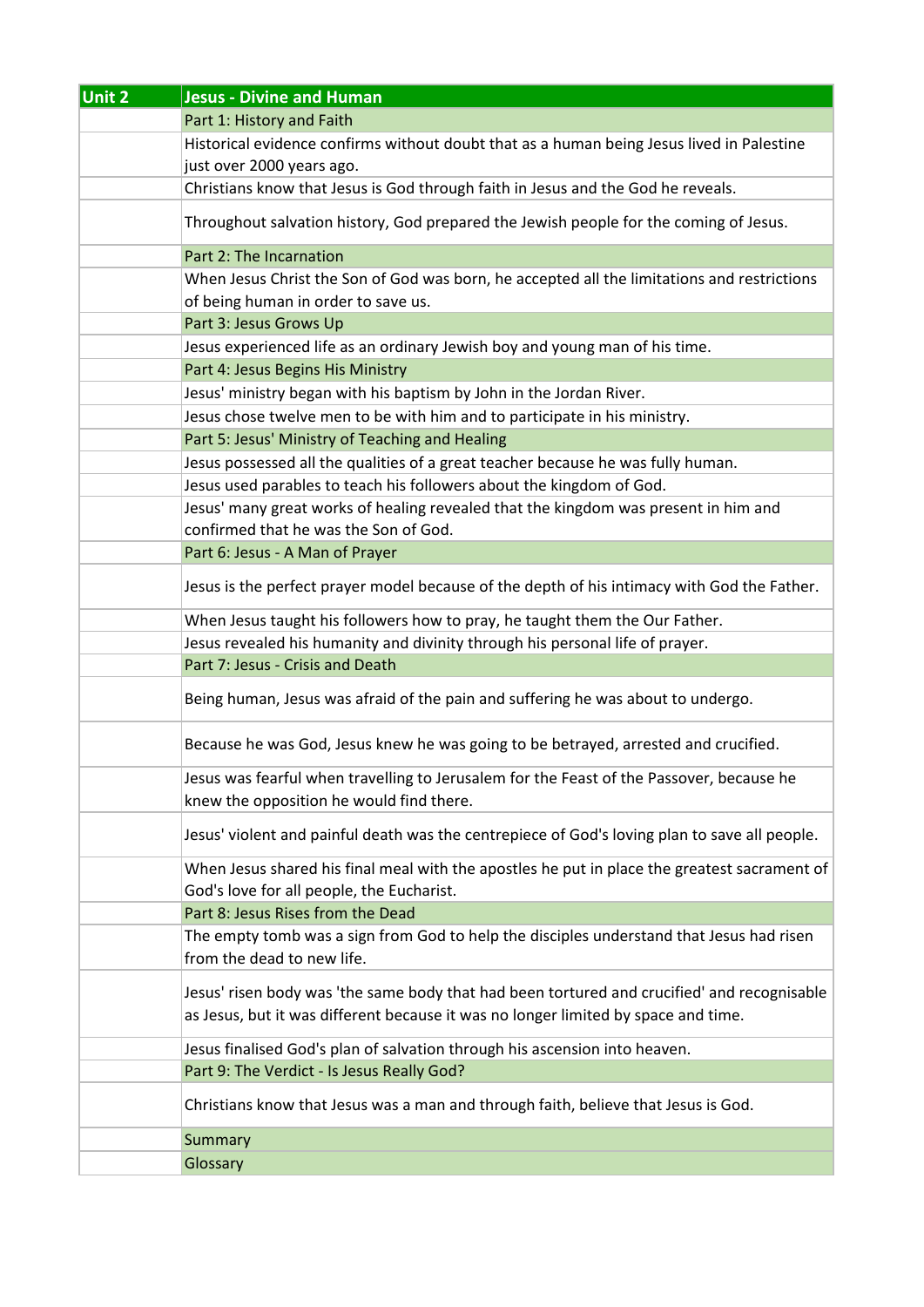| Unit 3 | <b>Celebrating the Liturgical Cycle</b>                                                                                        |
|--------|--------------------------------------------------------------------------------------------------------------------------------|
|        | Part 1: The Gregorian Calendar                                                                                                 |
|        | Historical problems with the development of the calendar were resolved once and for all by                                     |
|        | Pope Gregory XIII in 1582.                                                                                                     |
|        | Today, the Gregorian calendar is in use throughout the Western world.                                                          |
|        | Part 2: Overview of the Liturgical Year                                                                                        |
|        | The Church's calendar or liturgical year, is made up of the weekly, temporal and sanctoral                                     |
|        | cycles, which work together.                                                                                                   |
|        | The Eucharist is the cornerstone of the liturgical year.                                                                       |
|        | Part 3: The Weekly Cycle                                                                                                       |
|        | The Church has set Sunday aside for going to Mass.                                                                             |
|        | By going to Mass each Sunday Catholics participate in the Church's liturgical year; they                                       |
|        | celebrate and learn more about Jesus' life and the important occasions in the life of the                                      |
|        | Church.                                                                                                                        |
|        | Part 4: The Seasons of the Church's Year                                                                                       |
|        | The liturgical seasons focus on different aspects of Jesus' life and God's activities.                                         |
|        | Advent begins the liturgical year, followed by Christmas and a short period of Ordinary Time.                                  |
|        | Lent follows in preparation for Easter, the central liturgical season in the Church's year.                                    |
|        | After Pentecost there is a long period of Ordinary Time until the feast of Christ the King,<br>which ends the liturgical year. |
|        | Part 5: The Church's Heroes - The Sanctoral Cycle                                                                              |
|        | The sanctoral cycle is made of important feasts in honour of Mary and the saints.                                              |
|        | Part 6: The Mass - A Sacred Ritual                                                                                             |
|        | In commanding the apostles to do this in memory of him, Jesus instituted the Eucharist as a                                    |
|        | sacred ritual.                                                                                                                 |
|        | The church is a sacred space and Jesus is present in the Blessed Sacrament in the tabernacle.                                  |
|        | Objects used in the Mass are not holy in themselves, but they are regarded as sacred                                           |
|        | because they are necessary for the proper celebration of the Mass.                                                             |
|        | Part 7: Preparing for Mass                                                                                                     |
|        | Preparation for Mass through prayer and reflection is important for both the celebrant and                                     |
|        | the people.                                                                                                                    |
|        | The liturgy should be well organised, prayerful and unified.                                                                   |
|        | Part 8: The Structure of the Mass                                                                                              |
|        | The Mass is a sacred ritual which follows the same pattern the world over.                                                     |
|        | In the Introductory Rite of the Mass we gather together as a praying community.                                                |
|        | In the Liturgy of the Word we listen and respond to God's Word in the Scriptures.                                              |
|        | In the Liturgy of the Eucharist the gifts of bread and wine become Christ's body and blood                                     |
|        | which we share in a sacred meal.                                                                                               |
|        | At the Concluding Rite of the Mass we are blessed and sent to proclaim what God has done                                       |
|        | for us.                                                                                                                        |
|        | Part 9: The History of the Mass                                                                                                |
|        | At the Last Supper, Jesus replaced the Passover with the sacrifice of the Eucharist and gave                                   |
|        | the apostles the power to celebrate the Eucharist.                                                                             |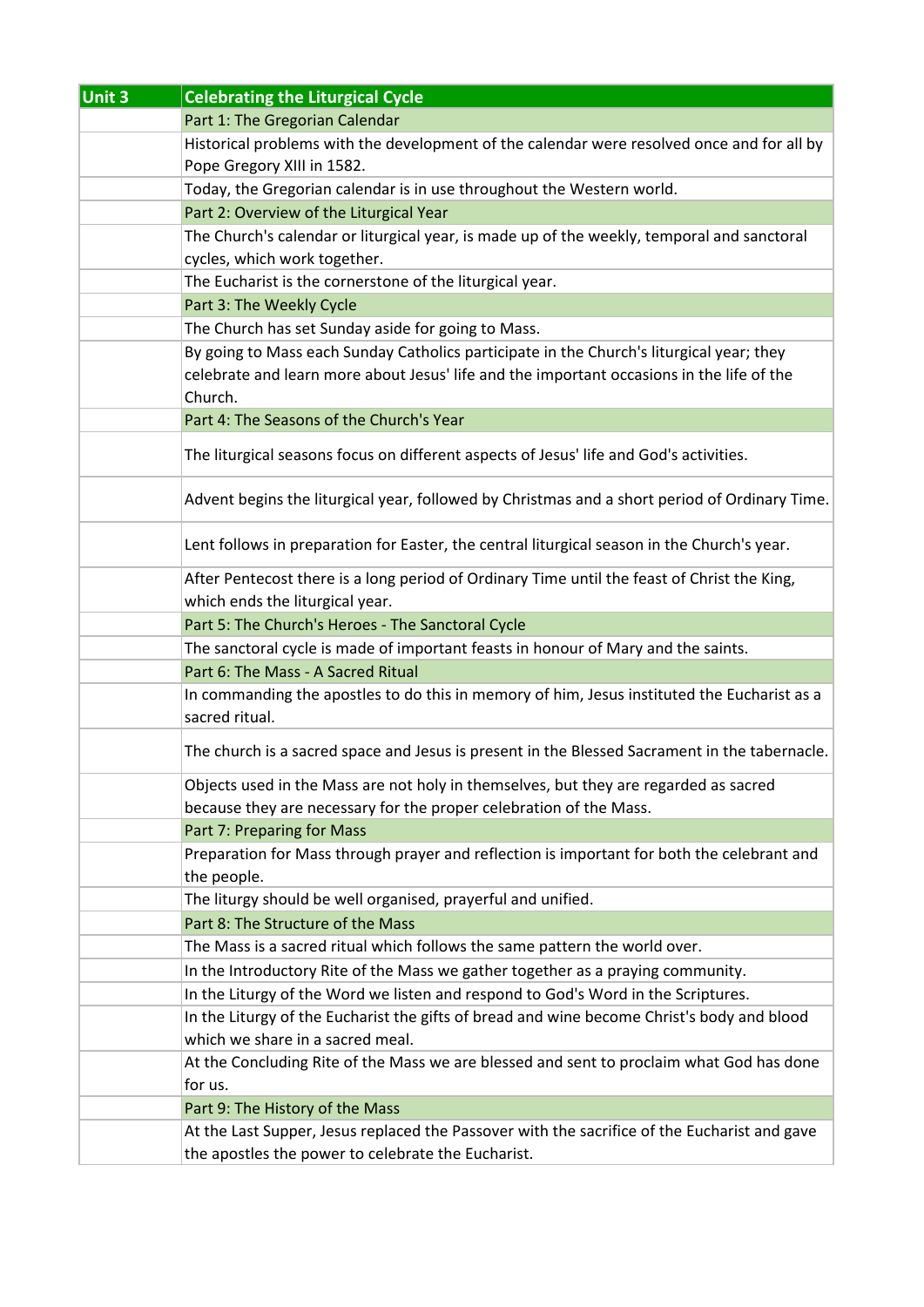| The manner in which different early Christian groups celebrated Mass was remarkably<br>similar and a common structure for the Mass was developed in the first century. |
|------------------------------------------------------------------------------------------------------------------------------------------------------------------------|
| The central meaning of Mass and its importance for Christians have always remained                                                                                     |
| unchanged.                                                                                                                                                             |
| Part 10: The Mass Today                                                                                                                                                |
| Changes brought about by the Second Vatican Council restored the celebration of the Mass                                                                               |
| to the intentions of the apostles.                                                                                                                                     |
| While the central meaning of Mass has not changed, as a result of the Second Vatican                                                                                   |
| Council its emphasis shifted towards celebrating Jesus' presence among the community of                                                                                |
| believers.                                                                                                                                                             |
| The new translation of the Roman Missal was implemented at the beginning of Advent                                                                                     |
| 2011.                                                                                                                                                                  |
| <b>Summary</b>                                                                                                                                                         |
| Glossary                                                                                                                                                               |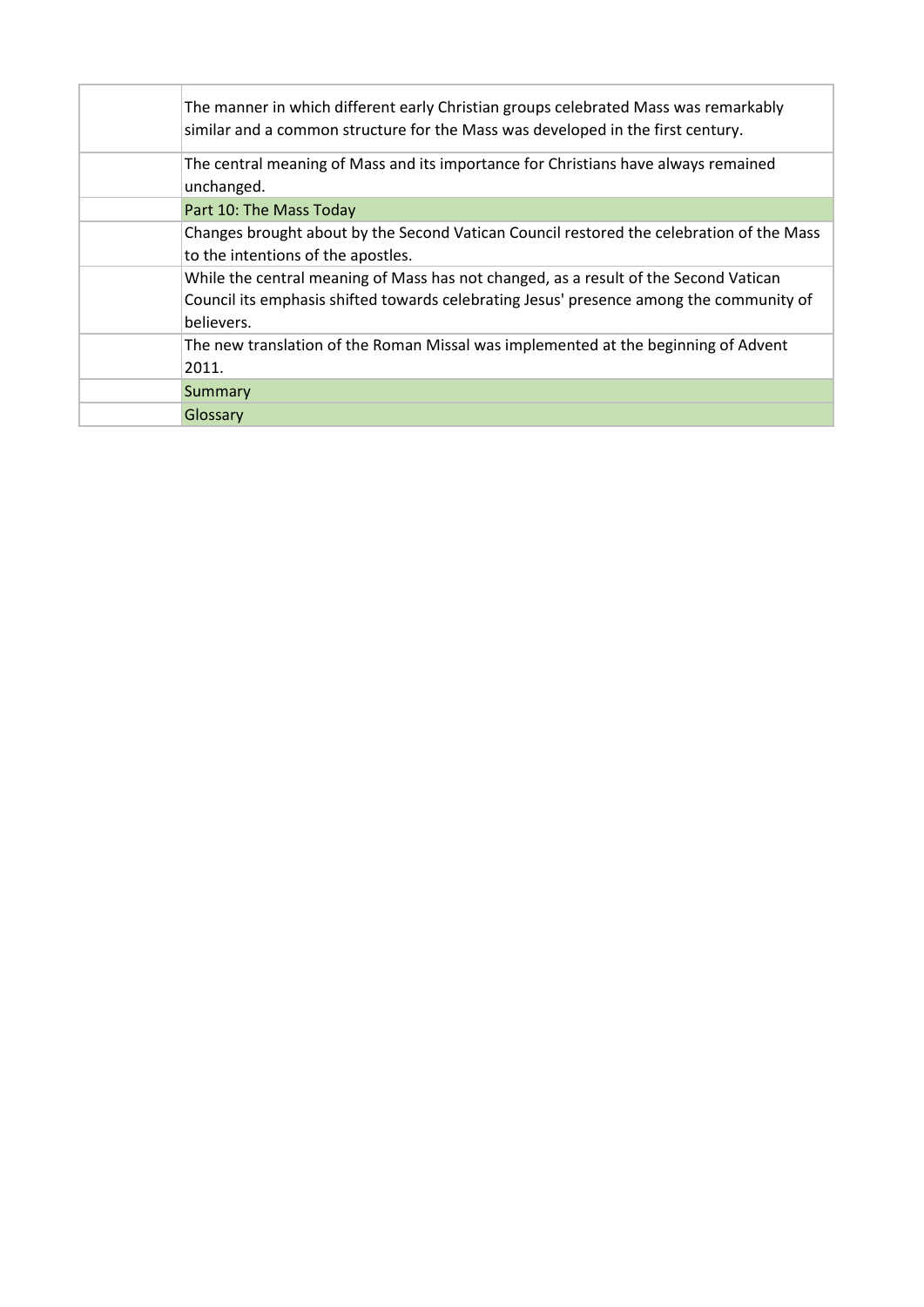| Unit 4 | <b>Early Christianity</b>                                                                                                                                               |
|--------|-------------------------------------------------------------------------------------------------------------------------------------------------------------------------|
|        | Part 1: The Gift of the Holy Spirit                                                                                                                                     |
|        | God gave the Christian community the gift of the Holy Spirit on the first Christian Pentecost.                                                                          |
|        | At Pentecost the apostles were filled with courage and strength to share the Good News of<br>salvation with the whole world.                                            |
|        | Part 2: Saint Peter and Saint Paul                                                                                                                                      |
|        | Saint Peter and Saint Paul were instrumental in shaping the identity of the early Church<br>firmly founding the Church on Jesus' teachings and his way of doing things. |
|        | Part 3: The Nations Receive the Good News                                                                                                                               |
|        | As a result of the missionary journeys of Paul and the apostles, and their helpers,<br>Christianity had penetrated into Syria, Asia Minor, Greece and Rome by 65 CE.    |
|        | Part 4: Church - Identity and Membership                                                                                                                                |
|        | There are two requirements for membership to the Church: repentance followed by<br>baptism in the name of Jesus Christ for the forgiveness of sins.                     |
|        | Membership to the Church does not require circumcision, and Christians do not have to<br>adhere to the complete Jewish Law.                                             |
|        | Part 5: Organisation of Church Life                                                                                                                                     |
|        | By the middle of the second century, the Church had developed a structure made up of<br>ordained bishops, presbyters and deacons.                                       |
|        | The Bishop of Rome, or pope, became Peter's successor; the pope is the unifying force in the<br>Church.                                                                 |
|        | The Early Church celebrated Baptism, Eucharist and the forgiveness of sins.                                                                                             |
|        | Part 6: The Christian Story is Written                                                                                                                                  |
|        | The New Testament canon is a list of all the New Testament writings the Church regards as<br>inspired by God.                                                           |
|        | Part 7: The Church Responds to Persecutions                                                                                                                             |
|        | The Romans persecuted the Christians because they saw them as dangerous to the welfare                                                                                  |
|        | and stability of the Empire.                                                                                                                                            |
|        | The lifestyle, beliefs and moral standards of the Christians were completely contrary to<br>those of the Romans.                                                        |
|        | The persecutions strengthened the faith of the Christians, but forced the Church<br>underground.                                                                        |
|        | The Christians buried their dead in the catacombs to await their resurrection.                                                                                          |
|        | Part 8: Martyrs                                                                                                                                                         |
|        | The martyrs were held in great esteem by the early Christians because they endured great                                                                                |
|        | pain as they suffered and died for the name of Jesus.                                                                                                                   |
|        | <b>Part 9: Creeds and Councils</b>                                                                                                                                      |
|        | Statements of essential beliefs in the Church are called creeds.                                                                                                        |
|        | The Nicene Creed was written to correct heresy.<br>Part 10: Emergence of Religious Communities                                                                          |
|        | Some Christians retreated to the desert and lived as hermits in order to live strict Christian                                                                          |
|        | lives when many Christians began to become less to devoted to their faith and to Christian                                                                              |
|        | practices.                                                                                                                                                              |
|        | As monks began to live more formalised lives in monasteries, Basil wrote a monastic rule                                                                                |
|        | which was to become the foundation of religious life.                                                                                                                   |
|        | Monasticism began in the Eastern part of the Empire, but St Patrick and St Brigid brought<br>monasticism to Ireland.                                                    |
|        |                                                                                                                                                                         |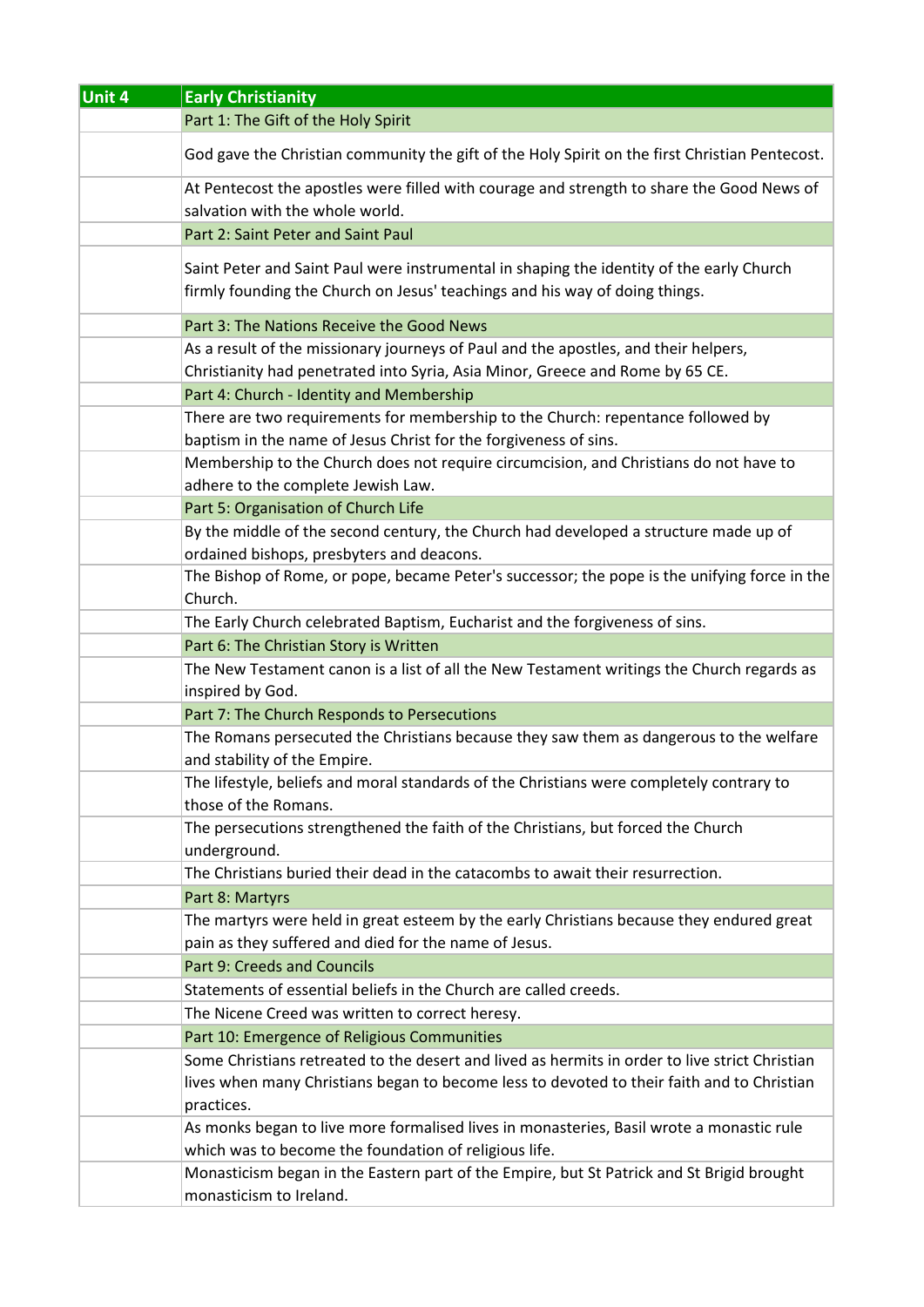| Part 11: The Church Responds to the Barbarian Invasions                                                                                                       |
|---------------------------------------------------------------------------------------------------------------------------------------------------------------|
| When the western part of the Empire was invaded by barbarians, strong leadership was<br>required to sort out the many civil and religious issues of the time. |
| Pope Gregory the Great provided strong leadership by helping those in need, fighting<br>heresies, uniting the Church and revitalising the liturgy in Church.  |
| St Benedict established many monasteries, where monks all lived together in the one<br>building, and prayed, worked and shared meals together.                |
| Part 12: Growth of Islam                                                                                                                                      |
| When Islam spread, Christians and Muslims lived peacefully together, although Christians<br>did not have the same rights as Muslims.                          |
| Islam and Christianity share some beliefs and practices, but there are important differences<br>between the two religions.                                    |
| Today the Church celebrates the affirms which Islam has in common with Christianity.                                                                          |
| Summary                                                                                                                                                       |
| Glossary                                                                                                                                                      |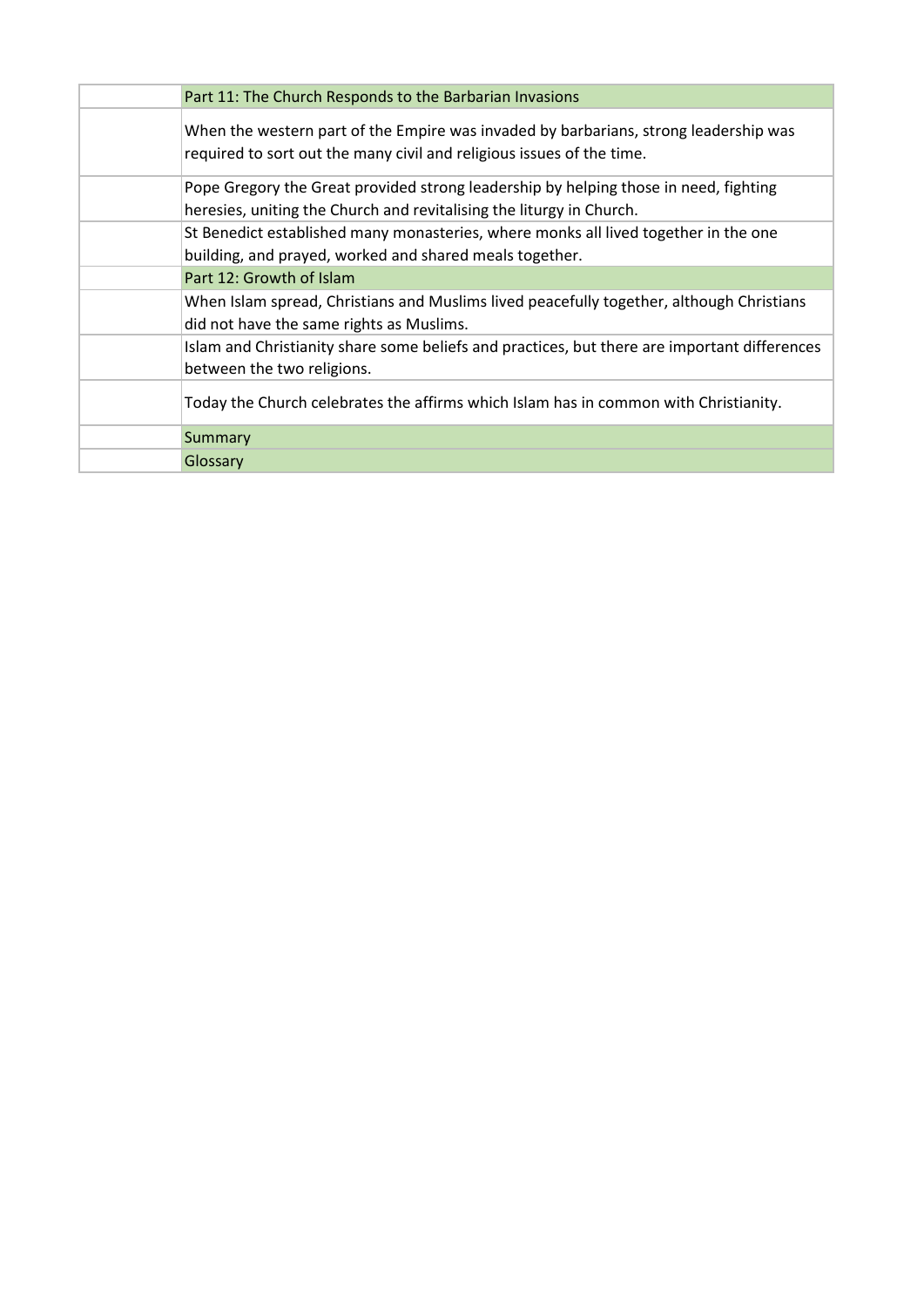| Unit 5 | <b>Christian Stewardship</b>                                                                  |
|--------|-----------------------------------------------------------------------------------------------|
|        | Part 1: Historical Development of Creation Stories                                            |
|        | There is mystery and wonder in creation.                                                      |
|        | There are various theories about the origins of life.                                         |
|        | Part 2: God as Creator                                                                        |
|        | Various civilisations developed their own accounts of creation, such as Australian Aboriginal |
|        | people.                                                                                       |
|        | The two Genesis creation stories were written at different points in time, and addressed      |
|        | different Jewish concerns.                                                                    |
|        | God is involved in the continuing work of creation.                                           |
|        | Part 3: Creation: In Search of the Truth                                                      |
|        | Science and the Church use different tools in search of truth, and they reveal different      |
|        | truths.                                                                                       |
|        | Science attempts to explain how the universe came into being.                                 |
|        | The Church teaches the fundamental truths of God's relationship with creation.                |
|        | Part 4: Sin Enters the World                                                                  |
|        | The ability to make decisions sets human beings apart from other animals.                     |
|        |                                                                                               |
|        | Because of the sin of Adam and Eve, human beings are born with the capacity to sin.           |
|        | Throughout the history of salvation, God restored well-being and offered hope to all people.  |
|        | Part 5: Humanity Misuses God's Creation                                                       |
|        | Effects of human sinfulness have extended to all aspects of God's creation.                   |
|        | Through the sin of exploitation, humanity has misused God's creation to such an extent that   |
|        | renewable resources are running out, and the environment has been damaged almost to the       |
|        | point of no-return.                                                                           |
|        | God has given us the knowledge, skills and resources needed to restore harmony between        |
|        | humanity and creation.                                                                        |
|        | Part 6: Redeemer of Creation                                                                  |
|        | God's plan to restore harmony and order began when God formed a covenant with                 |
|        | Abraham and Sarah.                                                                            |
|        | Through the redemptive action of Jesus, God offers salvation to all.                          |
|        | People are called to act as stewards of creation in the way God intended by living according  |
|        | to the values of the Beatitudes.                                                              |
|        | Part 7: Call to Christian Stewardship                                                         |
|        | Human beings are responsible for the care of the natural world.                               |
|        | People are called to live as a community of persons in which every individual is afforded     |
|        | dignity and respect.                                                                          |
|        | Male and female are equal partners and share an equal, albeit different, role in creation.    |
|        | Part 8: Models of Christian Stewardship                                                       |
|        | Many ordinary Australians have taken up the challenge of responsible stewardship.             |
|        | St Francis of Assisi is remembered for his deep Christian love of creation.                   |
|        | Mother Teresa of Calcutta was called to minister to the poorest of the poor in the slums of   |
|        | Calcutta, India.                                                                              |
|        | Part 9: Building God's Kingdom                                                                |
|        | God has created and gifted each person for the sake of the kingdom.                           |
|        | Ordinary people are called to work for the kingdom.                                           |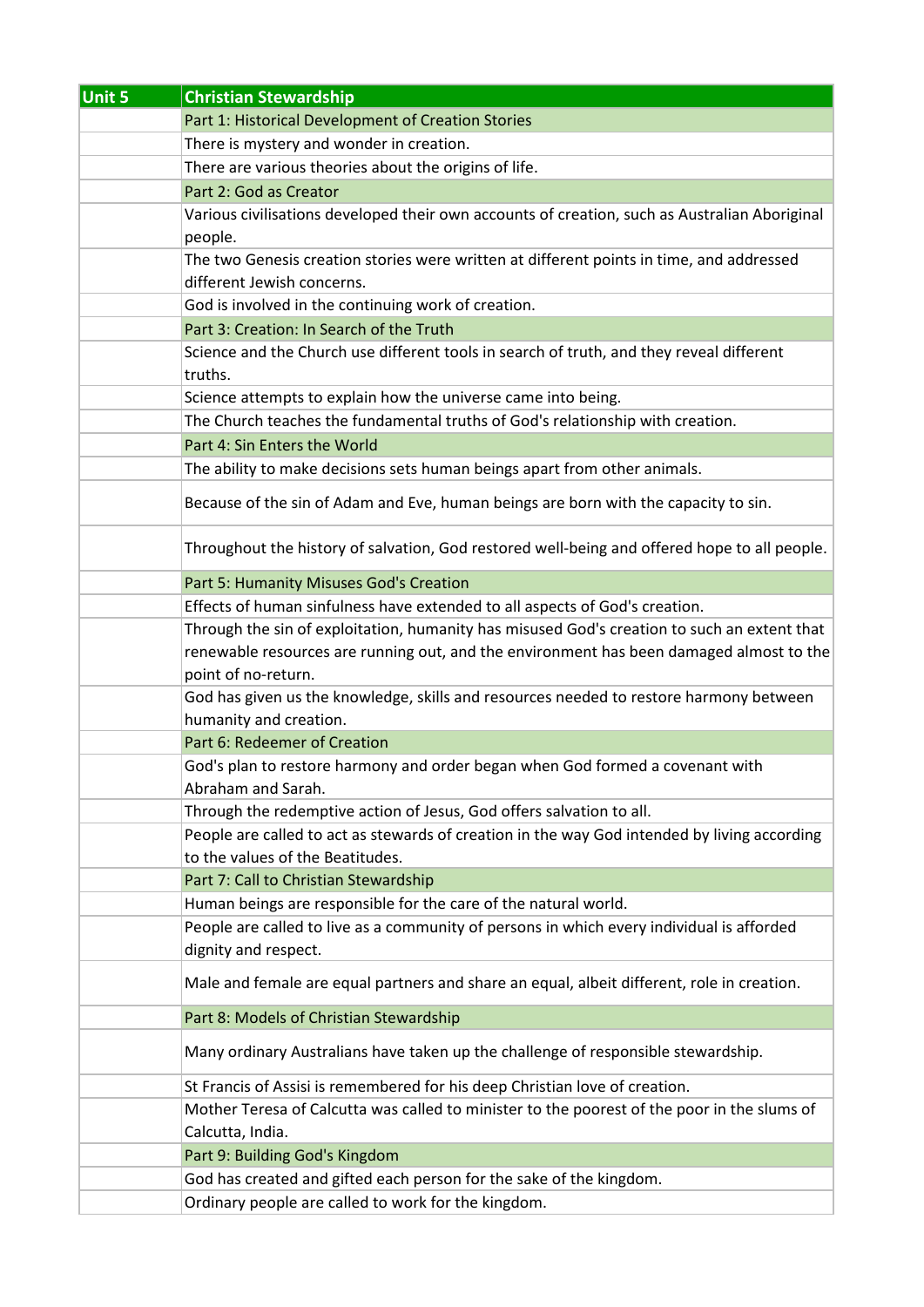| We contribute to the building of the kingdom at home, at school and within our local<br>community. |
|----------------------------------------------------------------------------------------------------|
| Part 10: Celebrating God's Creative Power                                                          |
| The psalms show God as the creator who rules over and delights in all creation.                    |
| People continue to celebrate the awe and wonder of God's creation through art, music and           |
| song.                                                                                              |
| Summary                                                                                            |
| Glossary                                                                                           |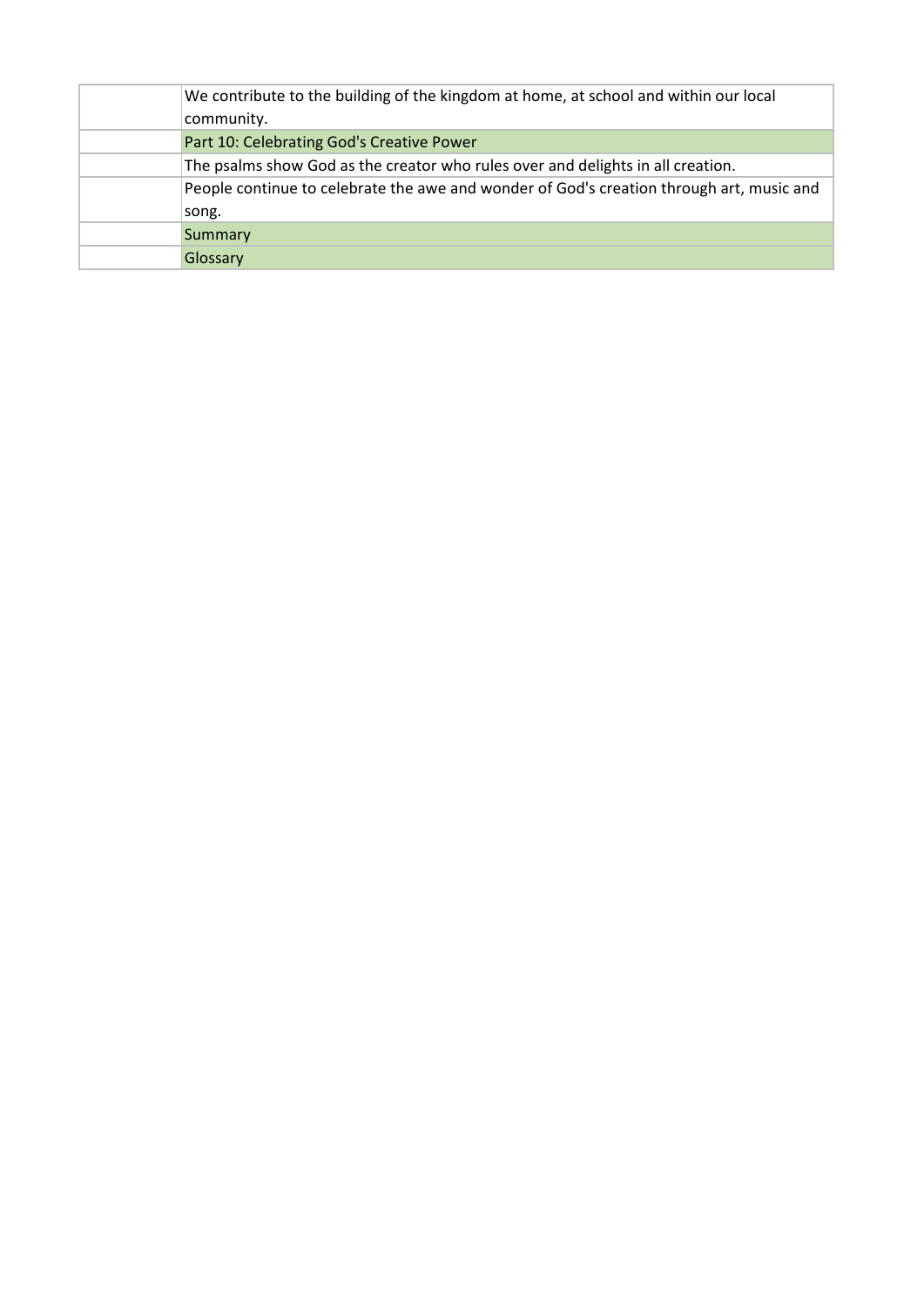| Unit 6 | In Search of Australian Identity - A Catholic Perspective                                                                                                                                                            |
|--------|----------------------------------------------------------------------------------------------------------------------------------------------------------------------------------------------------------------------|
|        | Part 1: Beginnings of Australia's Catholic Church                                                                                                                                                                    |
|        | Crime and punishment in eighteenth-century Britain led to the establishment of a penal                                                                                                                               |
|        | colony in New South Wales.                                                                                                                                                                                           |
|        | It is estimated that there would have been about 300 Catholic convicts among the 1,350<br>'First Fleeters'.                                                                                                          |
|        | In the new colony, church services, compulsory for all convicts, were conducted by the<br>Church of England.                                                                                                         |
|        | Part 2: Early Priests                                                                                                                                                                                                |
|        | The first priests to come to Australia were Fathers James Dixon, James Harold and Peter<br>O'Neill who were transported as convicts.                                                                                 |
|        | The first public Mass in Australia was celebrated by Fr James Dixon on 15 May 1803.                                                                                                                                  |
|        | Fr Jeremiah O'Flynn's short ministry helped to publicise that priests were really wanted by<br>colonial Catholics and it influenced the British Government in allowing the first official<br>Roman Catholic priests. |
|        | Part 3: Beginnings of the Official Catholic Church                                                                                                                                                                   |
|        | Australia's Catholic Church officially began with the arrival of two chaplains, Fathers John<br>Therry and Philip Conolly, both appointed by the British Government.                                                 |
|        | Between 1820 and 1833 Australian Catholicism was dominated by Father Therry who 'laid<br>its foundations'.                                                                                                           |
|        | In 1833, Father William Ullathorne was appointed the first Vicar-General of New South<br>Wales and in 1834 Father John Bede Polding was appointed the first Catholic Bishop of<br>Australia.                         |
|        | Part 4: An Australia-Wide Church                                                                                                                                                                                     |
|        | During the nineteenth century, growing numbers of free settlers and emancipists began to<br>change the nature of the Australian colonies so that they were longer simply penal<br>settlements.                       |
|        | Archbishop Bede Polding was responsible, with the assistance of Irish missionary priests,<br>religious and Catholic lay people, for establishing an Australia-wide church.                                           |
|        | Pioneering Catholic missionaries displayed determination and enthusiasm, dedication to the<br>people and strong faith.                                                                                               |
|        | Part 5: Catholic Schools                                                                                                                                                                                             |
|        | Australia's first schools were run by the Church of England and were government funded.                                                                                                                              |
|        | Catholic bishops set up an independent education system staffed by members of Irish and<br>European religious orders.                                                                                                |
|        | Catholics had to maintain and develop their own schools by their own efforts and sacrifices.                                                                                                                         |
|        | Part 6: Towards an Australian Catholicism                                                                                                                                                                            |
|        | Australian Catholicism in the nineteenth century was predominantly Irish in character.                                                                                                                               |
|        | In 1884, with the arrival in Australia of Irish Bishop, later Cardinal Patrick Francis Moran, the<br>character of Australian Catholicism began to change.                                                            |
|        | Irish Archbishop Daniel Mannix arrived in Melbourne in 1913 and worked towards equality<br>for Catholics, as well as being an advocate for social justice, particularly for the working<br>class.                    |
|        | Part 7: A Time of Change                                                                                                                                                                                             |
|        |                                                                                                                                                                                                                      |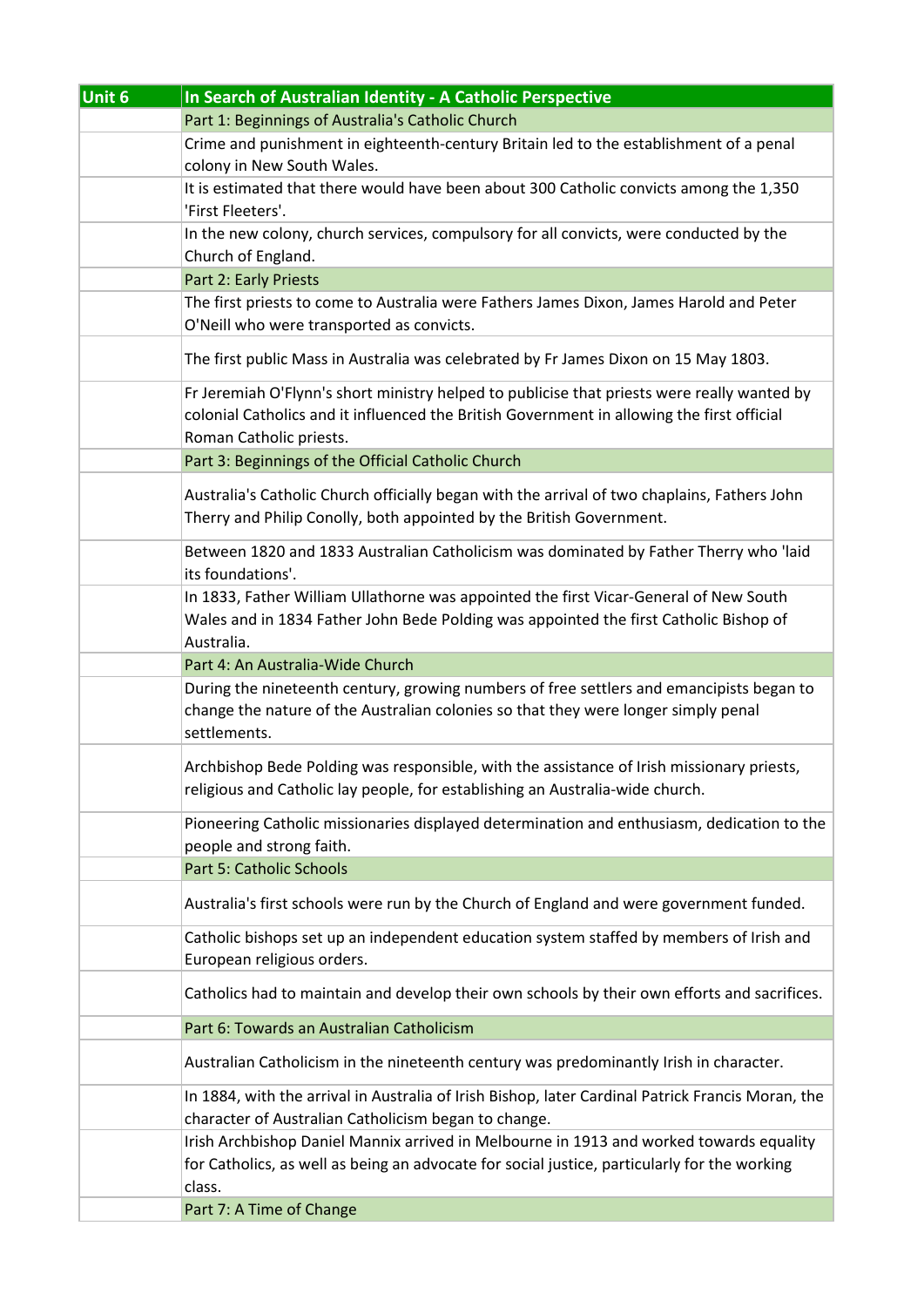| The flood of immigrants into Australia after the Second World War (1939-45) changed the          |
|--------------------------------------------------------------------------------------------------|
| face of Australian Catholicism.                                                                  |
| Catholic migrants brought their own languages, cultures and religious traditions with them       |
| and added to the diversity of Catholic expression in Australia.                                  |
| The Second Vatican Council changed the Church and brought it into the modern world.              |
| Part 8: Twenty-First Century Catholicism                                                         |
| Changes in Australian society are reflected in the Australian Catholic Church.                   |
| Australian Catholics contribute significantly to Australian society.                             |
| Australia's Catholic Church would be unrecognisable to the Catholic convicts banished from       |
| Britain in 1788 to the penal settlement at Botany Bay.                                           |
| Part 9: The Second Story - Aboriginal and Torres Strait Islander Australians                     |
| At the time of first European settlement in 1788, traditional Aboriginal spirituality governed   |
| every aspect of Aboriginal life, as it still does today.                                         |
| For Australia's Aboriginal and Torres Strait Islander people, the first two hundred years after  |
| European settlement were characterised by dispossession of land, and loss of spirituality        |
| and identity.                                                                                    |
| As Australian Catholics, it is important to acknowledge and appreciate this second story in      |
| our history as it is part of our own story.                                                      |
| Part 10: Totems, Rituals and Ceremonies                                                          |
| Aboriginal people are so closely connected to the land and all it sustains, that without it they |
| lose their identity and sense of purpose.                                                        |
| A totem links an Aboriginal person to his or her ancestor spirit and others of the same          |
| gender and social groupings, and speaks of a person's relationship with the land and             |
| everything it sustains.                                                                          |
| Aboriginal rituals are associated with birth, coming of age, death and increase.                 |
| Part 11: Towards Reconciliation                                                                  |
| Missionary efforts in Aboriginal communities were based on charity, but were not always a        |
| positive experience.                                                                             |
| Pope John Paul II's address at Alice Springs demonstrated the Church's appreciation of           |
| Aboriginal spirituality and the work of the Spirit in Aboriginal people's relationship with      |
| creation and the land in particular.                                                             |
| Aboriginal connection with country needs to be respected and as Catholic Christians, we          |
| have an active role in the on-going process of reconciliation.                                   |
| Summary                                                                                          |
| Glossary                                                                                         |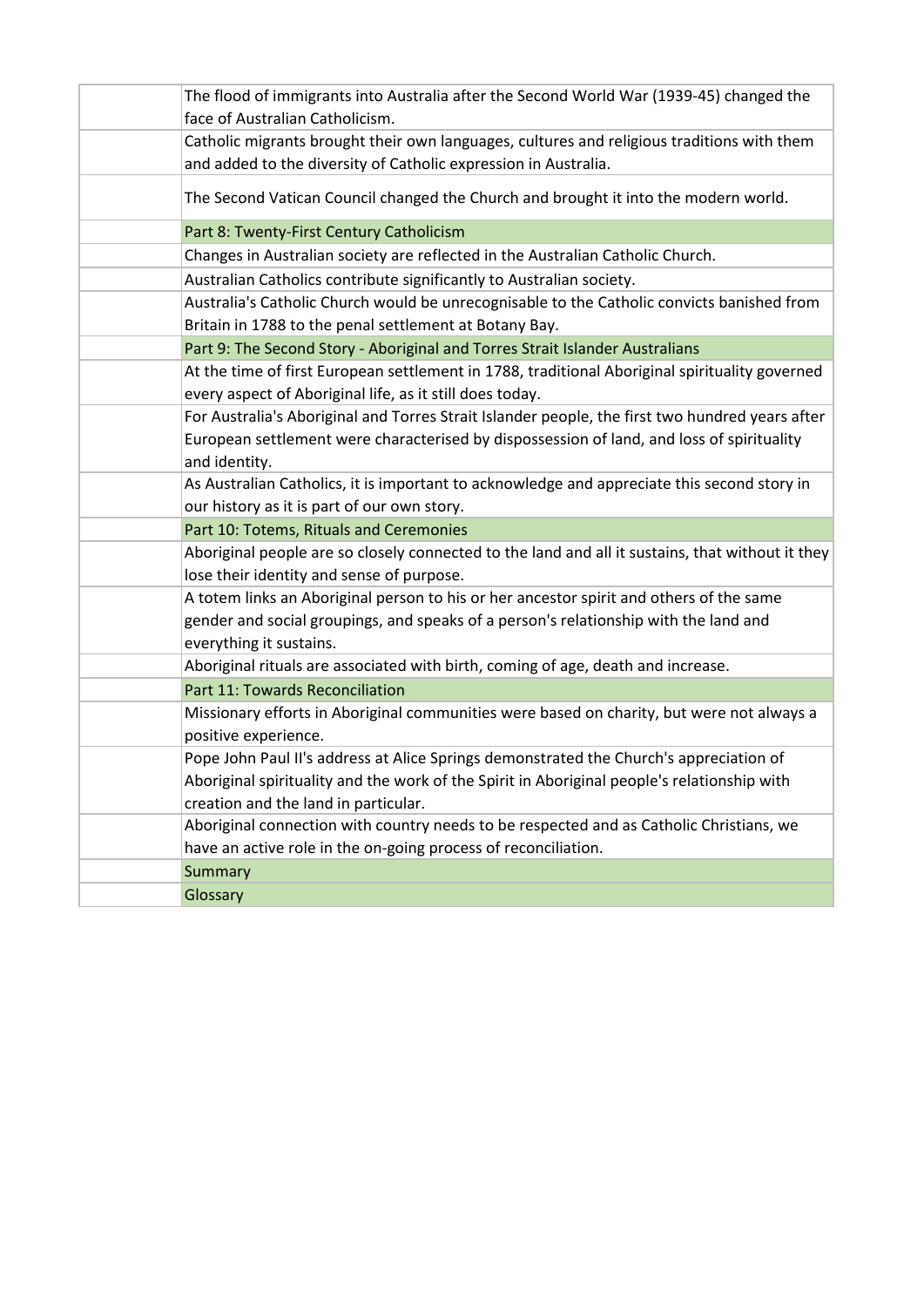| Unit 7 | <b>Knowing God Through Prayer</b>                                                                                                                     |
|--------|-------------------------------------------------------------------------------------------------------------------------------------------------------|
|        | Part 1: Prayer and Praying                                                                                                                            |
|        | Prayer is a trusting and intimate relationship with God where our hearts become open to                                                               |
|        | God's presence, and modelled on the life of Jesus of Nazareth.                                                                                        |
|        | The Blessed Virgin Mary and the angels and saints continually pray to God for us.                                                                     |
|        | Prayer needs to be characterised by devoutness, attentiveness, confidence and                                                                         |
|        | perseverance.                                                                                                                                         |
|        | Part 2: Nature of Prayer                                                                                                                              |
|        | Prayer and praying are multidimensional.                                                                                                              |
|        | Five basic forms of prayer are demonstrated in the Christian Scriptures, i.e. Old and New                                                             |
|        | Testaments.                                                                                                                                           |
|        | The Holy Spirit teaches us to pray and renews us.                                                                                                     |
|        | Part 3: 'Our Father' - Coming of the Kingdom                                                                                                          |
|        | The Lord's Prayer captures what the gospels are all about - the coming of God's kingdom<br>here on earth as it is in heaven.                          |
|        | The first part of the Lord's Prayer is essentially a prayer of praise and thanksgiving.                                                               |
|        | The second part of the Lord's Prayer consists of seven phrases that are at once petitions and<br>intercessions.                                       |
|        | Part 4: Individual and Communal Prayer                                                                                                                |
|        | Prayer is personal when prayed individually, and communal and public when prayed with<br>others.                                                      |
|        | Individual and communal prayer includes spontaneous, traditional and contemporary<br>prayers.                                                         |
|        | Devotional prayer is formal prayer that focuses on aspects of Jesus, Mary and the saints.                                                             |
|        | Part 5: Mental Prayer, Meditation and Contemplation                                                                                                   |
|        | In the Church's tradition, mental prayer, meditation and contemplation are similar in that                                                            |
|        | they each express the sentiments of the person who prays, rather than drawing on prayer<br>formulas.                                                  |
|        | Mental prayer is a process involving organised steps.                                                                                                 |
|        | Three methods of mental prayer are from the Benedictine, Ignatian and Dominican<br>traditions.                                                        |
|        | Part 6: Liturgical Prayer                                                                                                                             |
|        | Liturgy is the Church's public work and is formal and communal.                                                                                       |
|        | The priestly dimension of the Church's liturgy includes, but is not limited to:                                                                       |
|        | - the celebration of the Sacrament of the Eucharist - the Mass                                                                                        |
|        | - the other sacraments of Baptism, Confirmation, Reconciliation, Matrimony, Holy Orders                                                               |
|        | and the Anointing of the Sick                                                                                                                         |
|        | - Adoration of the Blessed Sacrament                                                                                                                  |
|        | - feast days and solemnities                                                                                                                          |
|        | - the Liturgy of the Hours.                                                                                                                           |
|        | The Liturgy of the Hours is a public and common prayer of the people of God which makes                                                               |
|        | holy each hour of the day.                                                                                                                            |
|        | Part 7: Approaching Prayer                                                                                                                            |
|        | In approaching prayer we need to consider time for prayer, a place for prayer, its setting,<br>our posture, and appropriate music, hymns and silence. |
|        | By setting a time and place for prayer we make space in our lives to pray.                                                                            |
|        | The setting for prayer helps us to come into God's presence.                                                                                          |
|        |                                                                                                                                                       |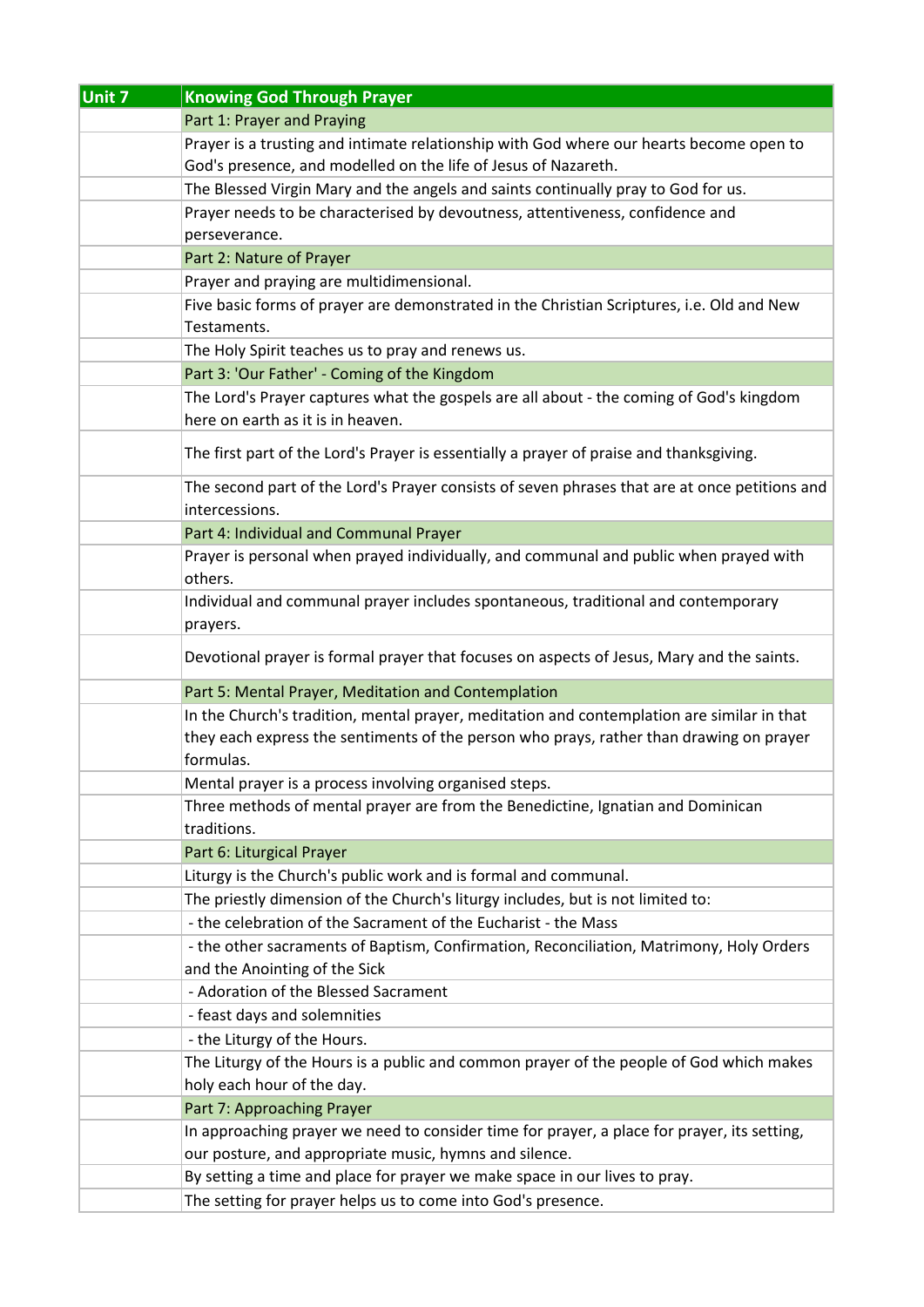| Prayer postures, music, singing and silence help us to pray because they involve our minds, |
|---------------------------------------------------------------------------------------------|
| hearts and bodies.                                                                          |
| Summary                                                                                     |
| Glossary                                                                                    |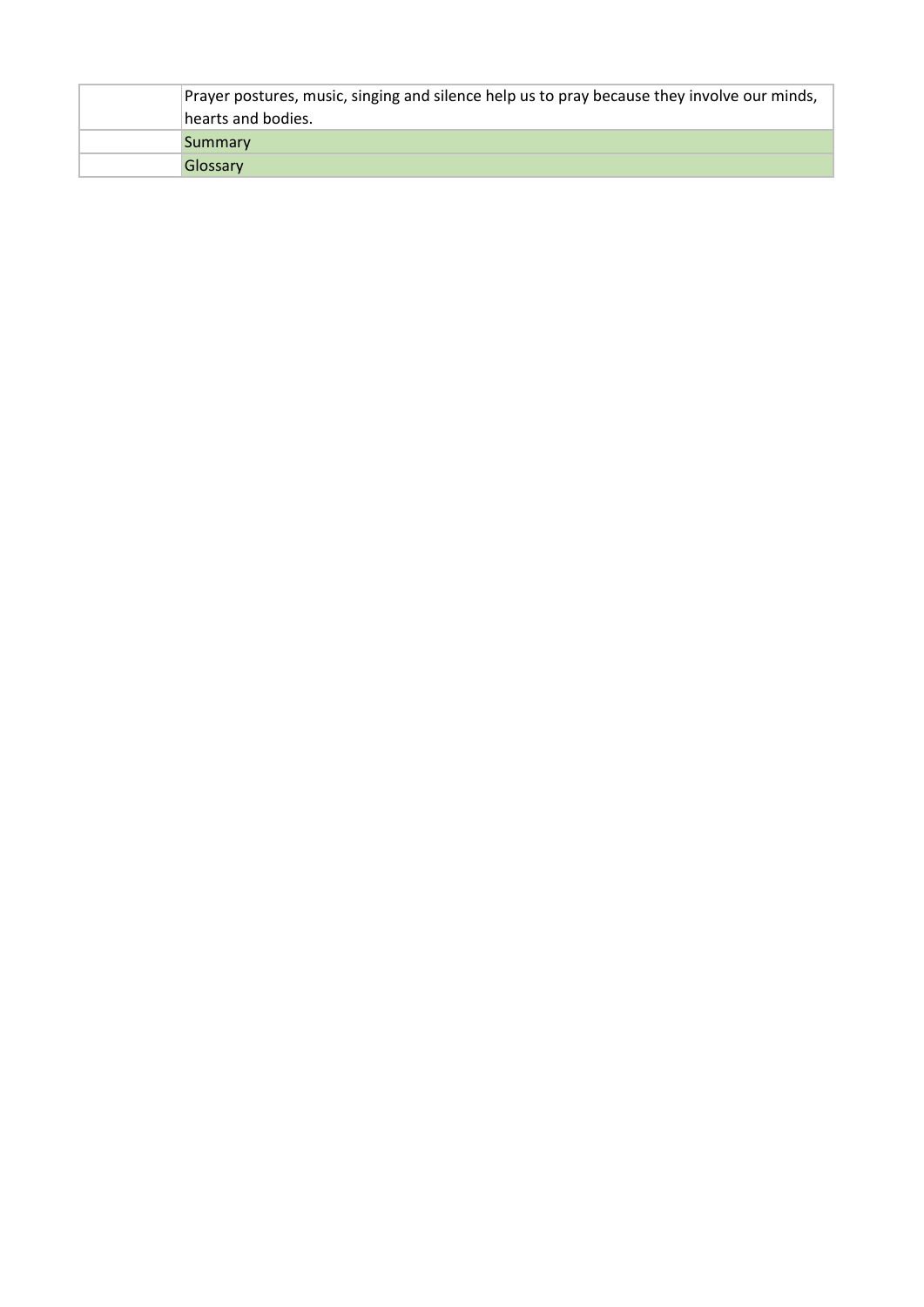| Unit 8 | <b>Discovering God's Presence</b>                                                                                                                                                                                                                                                       |
|--------|-----------------------------------------------------------------------------------------------------------------------------------------------------------------------------------------------------------------------------------------------------------------------------------------|
|        | Part 1: God is Visible                                                                                                                                                                                                                                                                  |
|        | The world is full of signs of God's presence.                                                                                                                                                                                                                                           |
|        | God, who is Father, Son and Holy Spirit, has revealed the divine presence through the                                                                                                                                                                                                   |
|        | Scriptures, Jesus Christ and the Church.                                                                                                                                                                                                                                                |
|        | Part 2: God is Present Through Signs                                                                                                                                                                                                                                                    |
|        | Signs convey a specific message to people who need to know.                                                                                                                                                                                                                             |
|        | When we are open to signs of God's presence, we hear God speaking to us through all                                                                                                                                                                                                     |
|        | creation, and in particular through the ordinary events of our lives.                                                                                                                                                                                                                   |
|        | Part 3: God is Present Through Scripture                                                                                                                                                                                                                                                |
|        | The Scriptures are the inspired word of God, presenting God's word in human words.                                                                                                                                                                                                      |
|        | God's revelation in the Scriptures follows the same pattern as a growing friendship in which<br>human beings learn that God is invisible and powerful, next that God is one, and that God<br>cares about people, and finally they learn the full nature of God as a Trinity of Persons. |
|        | To find God in the Scriptures we need to spend time with them to become aware of the<br>signs they give about God.                                                                                                                                                                      |
|        | Part 4: God is Present Through Jesus Christ                                                                                                                                                                                                                                             |
|        | Jesus is the visible sign of the invisible God.                                                                                                                                                                                                                                         |
|        | God is revealed in the person, teachings and activities of Jesus.                                                                                                                                                                                                                       |
|        | Jesus himself is a sign of God's infinite and unconditional love and mercy.                                                                                                                                                                                                             |
|        | Part 5: God is Present Through the Church                                                                                                                                                                                                                                               |
|        | The Church is the sacrament of Christ, because Jesus uses the Church as a means of                                                                                                                                                                                                      |
|        | communicating his saving power, love, mercy and forgiveness in a way that human beings<br>can understand.                                                                                                                                                                               |
|        | The Church's mission is to continue the work begun by Jesus of bringing about God's<br>kingdom on earth.                                                                                                                                                                                |
|        | Christians take part in the Church's mission by making Christ present in a real and personal<br>way.                                                                                                                                                                                    |
|        | Part 6: Celebrating God's Presence Through Symbol, Ritual and Sacrament                                                                                                                                                                                                                 |
|        | The Church uses sacred symbols to reveal spiritual realities.                                                                                                                                                                                                                           |
|        | A sacrament is a symbolic ritual that makes God's saving love for us in Christ, present                                                                                                                                                                                                 |
|        | through the Holy Spirit in the Church.                                                                                                                                                                                                                                                  |
|        | The work of Jesus takes place through the sacramental action of the priest bestowing the                                                                                                                                                                                                |
|        | sacrament.                                                                                                                                                                                                                                                                              |
|        | Summary                                                                                                                                                                                                                                                                                 |
|        | Glossary                                                                                                                                                                                                                                                                                |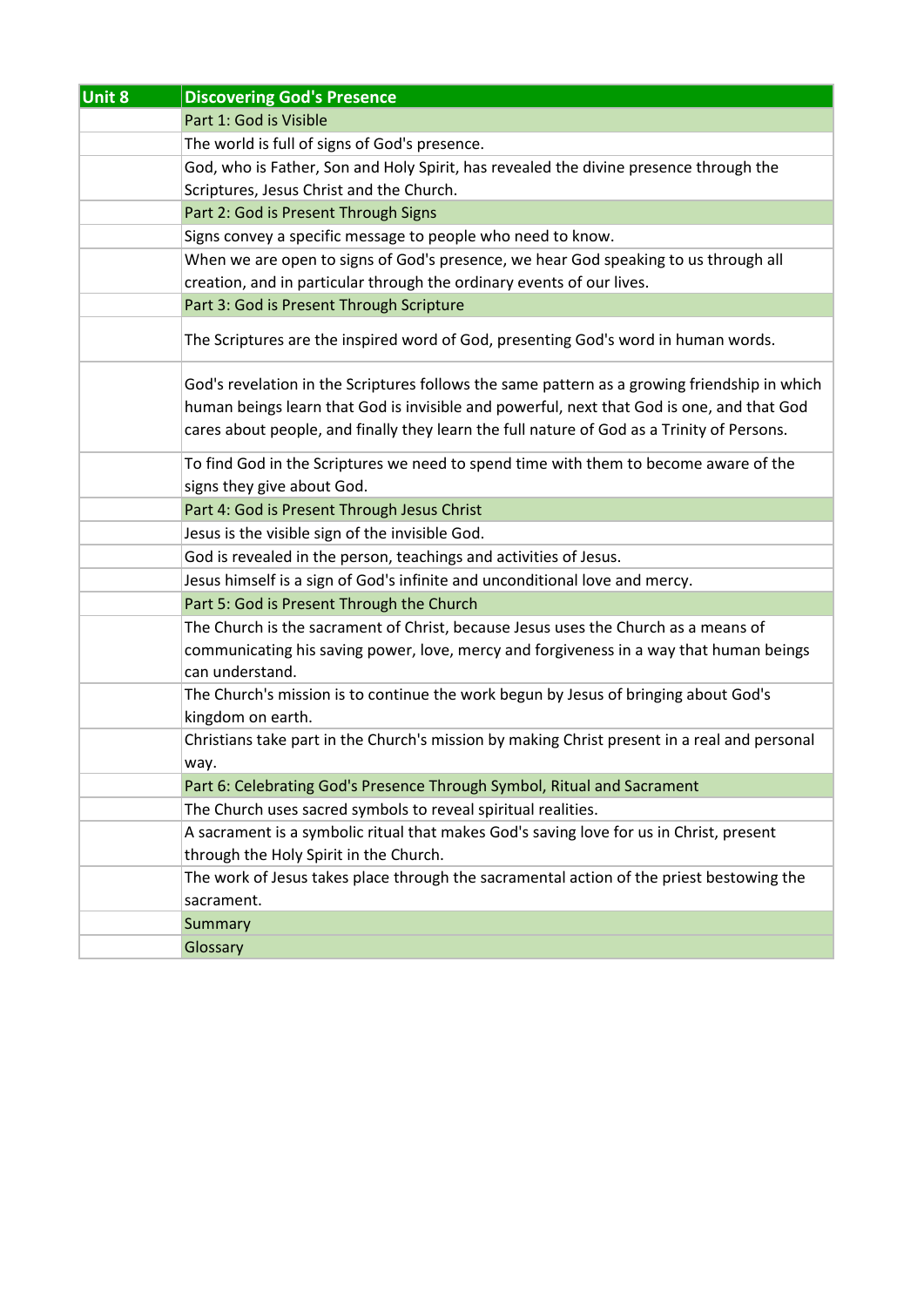| Unit 9 | <b>Call to Belong</b>                                                                                                                                   |
|--------|---------------------------------------------------------------------------------------------------------------------------------------------------------|
|        | Part 1: Nature of Initiation Rites                                                                                                                      |
|        | A rite of initiation is a formal ceremony to mark a person's movement into a new way of                                                                 |
|        | being and living in a community.                                                                                                                        |
|        | Rites of initiation have an organised structure and include rituals and symbols.                                                                        |
|        | Rites of initiation may be divided into five parts - preparation, build-up, transformation,                                                             |
|        | wind-down and return to the ordinary.                                                                                                                   |
|        | Rites of initiation are the means by which the community preserves its identity and                                                                     |
|        | structure.                                                                                                                                              |
|        | Part 2: Social and Aboriginal Rites of Initiation                                                                                                       |
|        | Some social events mark new stages in a person's life involving rights, privileges and                                                                  |
|        | responsibilities, and reflect the structure of initiation rites.                                                                                        |
|        | Aboriginal rites of initiation are performed to mark and celebrate the transition of                                                                    |
|        | adolescent boys and girls to the status of adult members of the community.                                                                              |
|        | Part 3: Rites of Initiation in Four Religious Traditions                                                                                                |
|        | The Jewish Brit Milah marks the male baby's entry into God's covenant with Abraham, and                                                                 |
|        | his membership into the family of God's Chosen People.                                                                                                  |
|        | The Bar Mitzvah and Bat Mitzvah ceremonies mark the transition of Jewish boys and girls                                                                 |
|        | from childhood to adulthood.                                                                                                                            |
|        | The Aqiqah anchors the baby to the Islamic belief system, as well as connecting the child to                                                            |
|        | the Islamic community.                                                                                                                                  |
|        | Buddhist ordination results in the acceptance of the monk or nun into the community of                                                                  |
|        | monks or nuns.                                                                                                                                          |
|        | The Rite of the Sacred Thread marks the boy's transition from childhood to adulthood, as                                                                |
|        | well as his rebirth as a high caste Hindu.                                                                                                              |
|        | Part 4: Overview of Sacraments of Christian Initiation                                                                                                  |
|        | Baptism, Confirmation and Eucharist are known as the Sacraments of Christian Initiation.                                                                |
|        | The form and structure of the Sacraments of Christian Initiation do not normally vary, unless                                                           |
|        | extraordinary circumstances dictate otherwise.                                                                                                          |
|        | Baptism, Confirmation and Eucharist were recognised at the time of the apostles, and their                                                              |
|        | liturgical celebration has developed over the centuries.                                                                                                |
|        | Part 5: Sacrament of Baptism                                                                                                                            |
|        | The Sacrament of Baptism is the first Sacrament of Christian Initiation and has its own<br>identifying symbols and rituals.                             |
|        |                                                                                                                                                         |
|        | Two principal effects of Baptism are purification from sin and new birth in the Spirit.                                                                 |
|        | The Sacrament of Baptism can be compared and contrasted with the Jewish Brit Milah and                                                                  |
|        | Islamic Aqiqah ceremonies.                                                                                                                              |
|        | Part 6: Sacrament of Confirmation                                                                                                                       |
|        | The Sacrament of Confirmation seals the gift of the Holy Spirit, first poured out in Baptism,<br>and has its own identifying symbols and rituals.       |
|        | Through the gifts of the Holy Spirit, the newly confirmed receives the strength to bear<br>witness to the faith and live according to Jesus' teachings. |
|        | The Sacrament of Confirmation can be compared and contrasted with the Jewish Bar                                                                        |
|        | Mitzvah and Bat Mitzvah, the Buddhist ordination and the Hindu Rite of the Sacred Thread.                                                               |
|        | Part 7: Sacrament of the Eucharist                                                                                                                      |
|        | First Eucharist completes Christian initiation and has its own identifying symbols and rituals.                                                         |